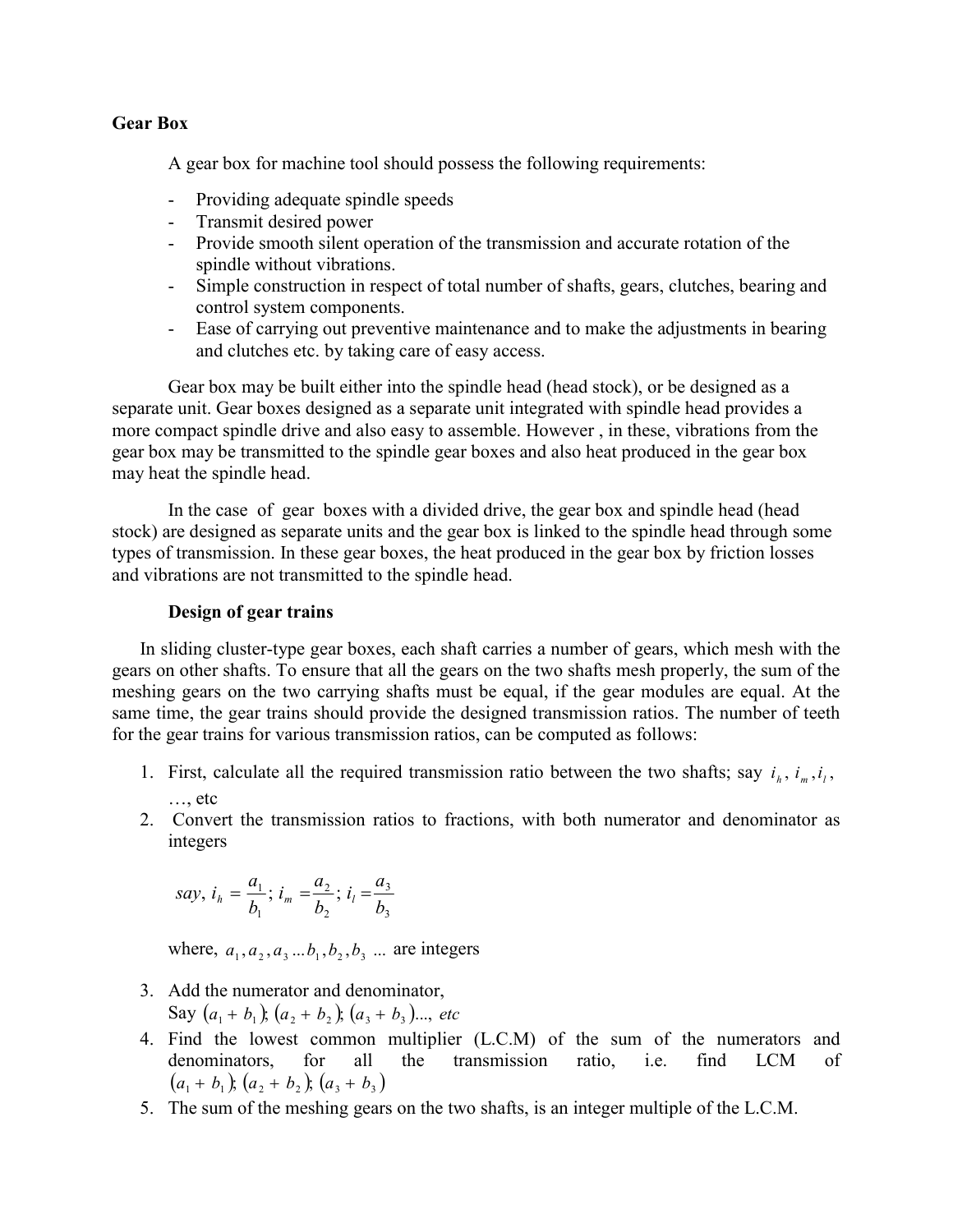$\therefore$  Sum of the teeth of the meshing gears = N x L.C.M, where N is an integer. The value of N depends upon the minimum number of teeth, allowed on the smallest gear. This generally ranges from 18 to 22 teeth.

6. Find the minimum sum of the meshing gears  $(t_{\rm sm})$ , from the minimum number of the teeth on the pinion, using the following formula:

$$
t_{s\min} = \frac{(a+b)\times t_{\min}}{lesser between a and b}
$$

a, b: Values of a, b for maximum transmission ratio  $i_1$ 

 $t_{\text{min}}$ : Minimum no. of teeth in a pinion (18-22)

 $t_{\rm smin}$ : Sum of the minimum number of teeth in the gear trains.

This  $(t_{min})$  should be increased to the nearest higher integer multiple of the L.C.M., to get the final sum of teeth of the meshing gears  $[t_s]$ 

7. The sum can be divided in 2 parts according to the transmission ratio.

$$
t_1 = t_s \frac{a_1}{a_1 + b_1}
$$
  

$$
t_2 = t_s - t_1
$$

#### **Example :**

Design a 2-stage, 6-speed gear box, for 125 to 710 R.P.M spindle speeds. Draw a ray diagram for a 1,500 R.P.M. input motor, and calculate the no. of teeth for all the gears. Minimum no. of teeth  $=20$ .

### **Solution:**

$$
\phi = z - 1 \sqrt{\frac{N_{\text{max}}}{N_{\text{min}}}} = \frac{(6-1)}{125}
$$
  
= 1.415

The rotary speeds will be: 125, 125 x 1.415, 125 x 1.415<sup>2</sup>, 125 x 1.415<sup>3</sup>, 125 x 1.415<sup>4</sup>, and 125 x 1.4155 , i.e. 125, 180, 250, 355, 500 and 710 R.P.M.

The motor speed 1,500 R.P.M must be reduced to 2 speeds, convenient for the intermediate shaft II. The maximum possible reduction is determined by the maximum transmission ratio 4.0, for the straight spur gear.

For the intermediate shaft II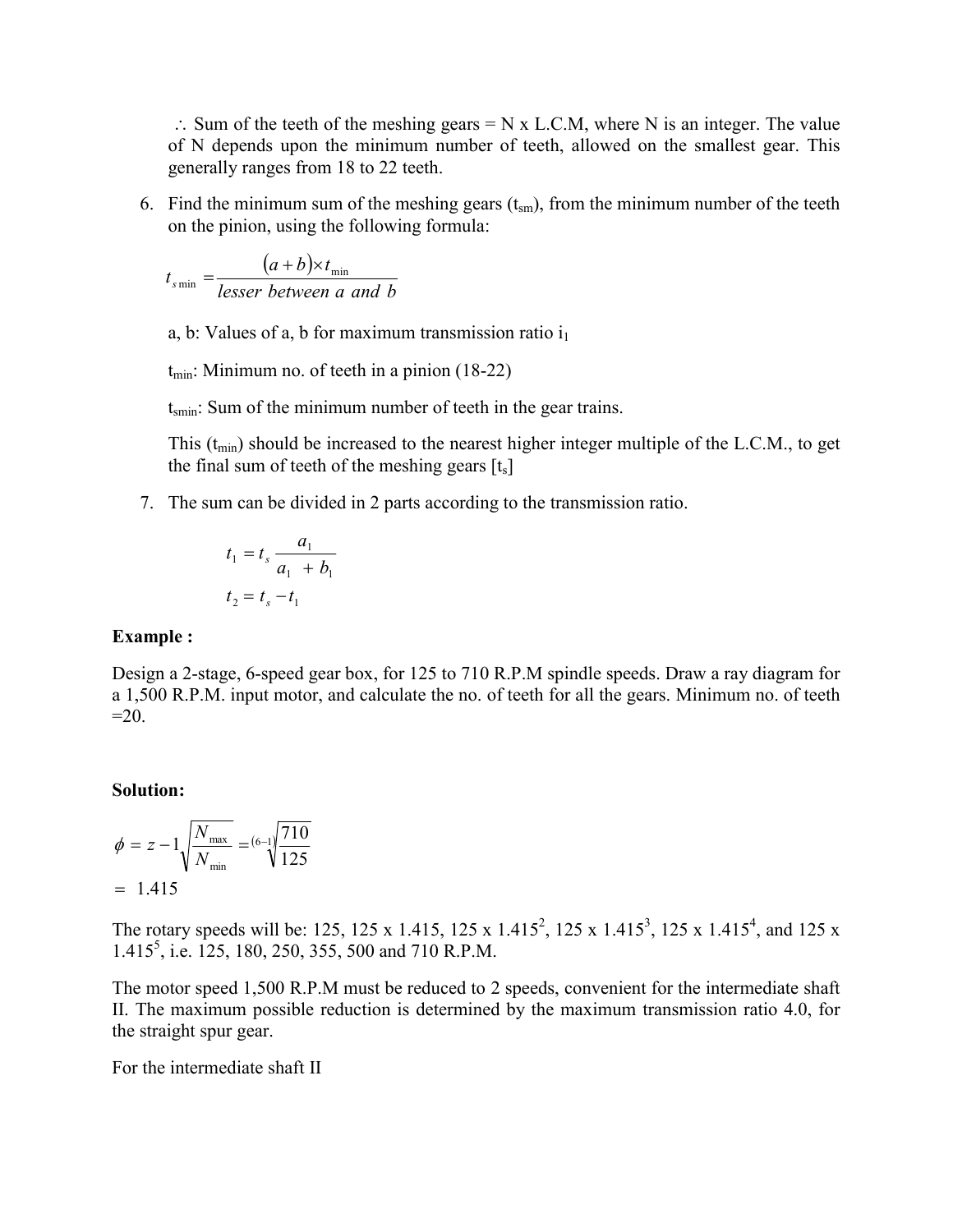$$
N_{H \min} = 1,500 \times \frac{1}{4} = 375 \, R.PM
$$

This must be reduced to minimum spindle R.P.M. 125, in the next stage

Transmission ratio = 
$$
i_{II, III, I} = \frac{375}{125} = 3
$$

The fourth speed, i.e. 355 R.P.M, will be obtained with the same transmission ratio  $\frac{1}{3}$ , from the other higher speed on the intermediate shaft II. It can be arrived at as below:

$$
i_{H_{\nu, HII, I}} = 3 = \frac{N_{in}}{N_{out}} = \frac{N_{in}}{355}
$$
  
:.  $N_{in} = 355 \times 3 = 1,065$  R.P.M

The middle transmission ratio =  $i_{II}$ ,  $_{III}$ , m

$$
i_{H_{\nu}, H_{\nu}, m} \frac{N_{in}}{N_{out}} = \frac{375}{180} = 2.08
$$
  
Also,  $i_{H_{\nu}, H_{\nu}, m} = \frac{1,065}{500} = 2.13$   
 $\therefore i_{H_{\nu}, H_{\nu}, m} = 2$   
 $i_{H_{\nu}, H_{\nu}, h} = \frac{N_{in}}{N_{out}} = \frac{1,065}{710} = 1.5 = \frac{3}{2}$   
Also  $\frac{375}{250} = \frac{3}{2}$ 

We can draw the ray diagram (Fig. 9). The next stage is to find the number of teeth for the individual gears and clusters.

The transmission ratio between shafts I (motor) and II (intermediate) are:

$$
i_{II,\,III,\,m} \frac{N_{in}}{N_{out}} = \frac{1,500}{375} = 4 = \frac{4}{1}
$$
  

$$
i_{II,\,III,\,h} = \frac{N_{in}}{N_{out}} = \frac{1,500}{1,065} = 1.408 = \frac{10}{7}
$$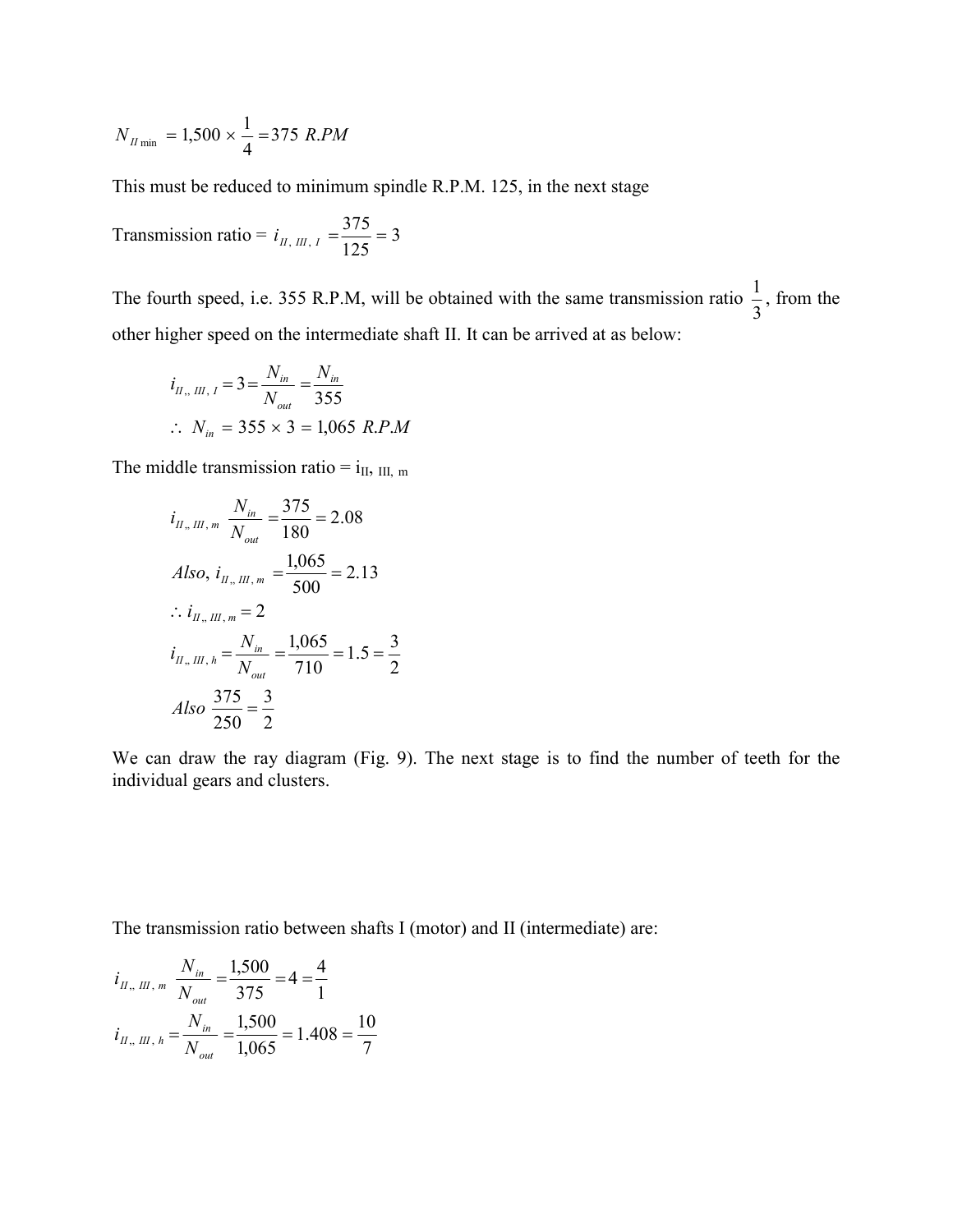Adding numerators and denominators of the fractional numbers

$$
a_1 + b_1 = 1 + 4 = 5
$$
;  $a_2 + b_2 = 7 + 10 = 17$   
L.C.M. of 5 and 17 = 5 × 17 = 85

The sum of actual number of teeth must be an integer multiple of the L.C.M. = 85.

$$
i_{\max} = 4
$$
  

$$
t_{\min} = 20 \text{ (given)}
$$

Sum of minimum no. of teeth =  $s_{\min} = \frac{(a+b)}{1-a}$ *lesser between a and b*  $s_{\min} = \frac{(a+b)t_{\min}}{l_{\max} + h_{\min}t_{\max}}$ 

$$
t_{\text{smin}} = \frac{(1+4) \times 20}{1} = 100
$$

The nearest, higher integer multiple of L.C.M = 85 is 85 x  $2 = 170$ 

From :

$$
t_1 = \frac{1}{1+4} \times 170 = 34; \text{ and from}
$$
  
\n
$$
t_2 = 170 - 34 = 136
$$
  
\n
$$
t_3 = \frac{7}{17} \times 170 = 70
$$
  
\n
$$
t_4 = 170 - 70 = 100
$$

For transmission between shafts II and III,

$$
i_{H_m H, I} = 3; i_{H_m H, m} = 2; i_{H_m H, h} = \frac{3}{2}
$$
  
\n
$$
a_3 + b_3 = 1 + 3 = 4; a_4 + b_4 = 1 + 2 = 3; a_5 + b_5 = 2 + 3 = 5
$$
  
\nL.C.M of 4, 3, and 5 = 4×3×5 = 60.

The sum of the teeth for meshing gears on shafts II and III, must be an integer multiple of the  $L.C.M. = 60.$ 

Maximum transmission ratio =  $i_{II_*, II_*, I} = \frac{3}{1}$ 

$$
\therefore t_{\text{smin}} = \frac{1+3}{1} \times 20 = 80
$$

The next integer multiple of L.C.M = 60 x 2 = 120. It is necessary to check that this sum (120) gives adequate center distance between shafts II and III, and that shaft III will not obstruct the biggest gear on shaft II. The biggest gear on shaft II is no. 2 with 136 teeth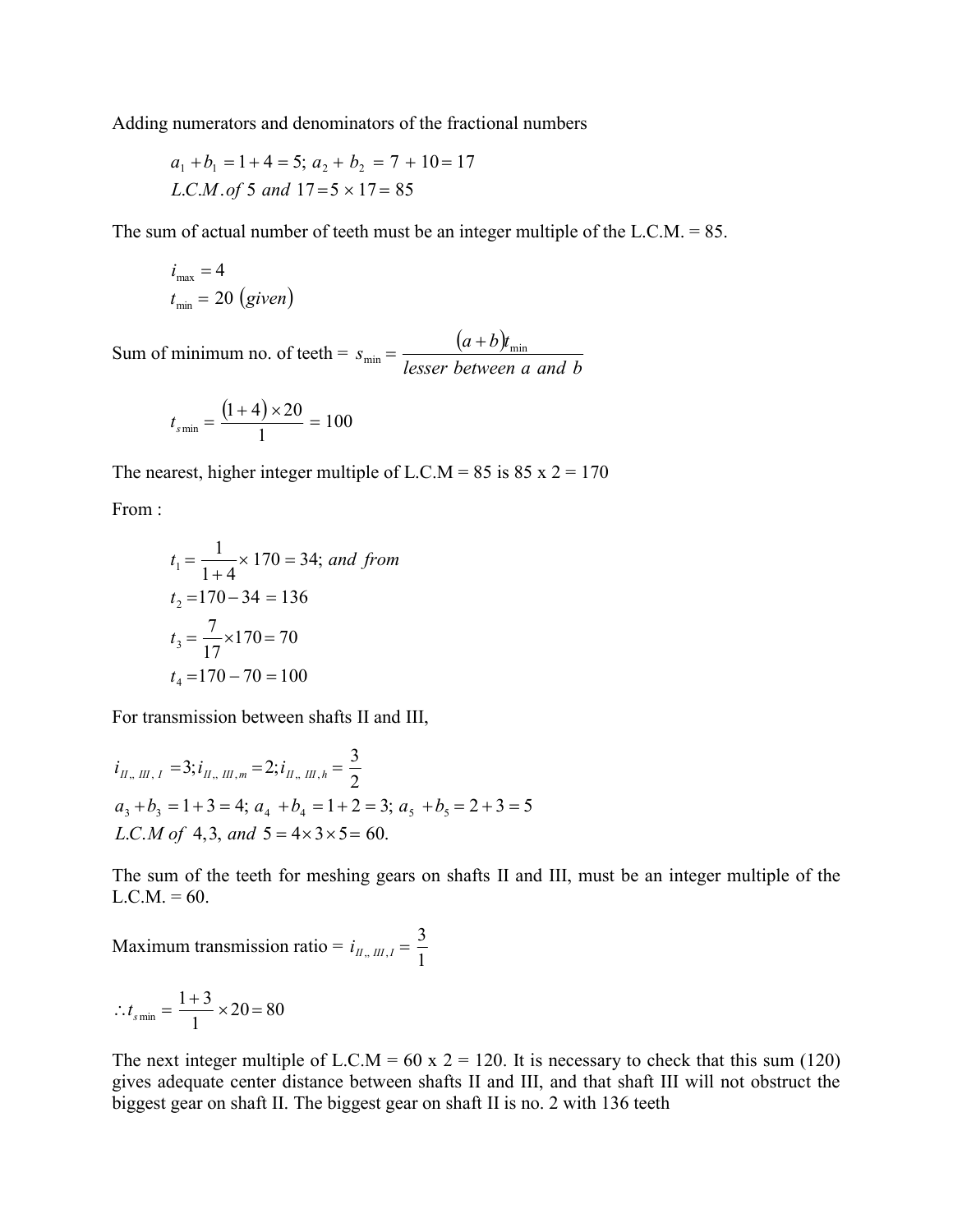Outside radius of gear no. 2 =  $\frac{m(t_2+2)}{2}$ 2 *m* ( $t_2$  + 2

$$
= \frac{m(136+2)}{2} = 69 m
$$
  

$$
m = \text{module of gear}
$$

For t<sub>s</sub>=120, the center distance between shafts II and III =  $m \frac{t_s}{2} = m \frac{120}{2} = 60m$ . 2  $m \frac{t_s}{2} = m \frac{120}{2} = 60m$ 

As 60 m is less than the outside radius of 69 m of gear no. 2, the center distance between shafts II and III must be increased, i.e. t<sub>s</sub> must be increased. The next higher multiple of L.C.M 60, is 60 x 3 = 180 m, and center distance between shafts II and III =  $m = \frac{180}{2} = 90m$ .

As 90 m is much bigger than the outside radius of 69 m of gear no.2, there is no risk of gear no.2 obstructing shaft III.

For t<sub>s</sub>= 180  
\n
$$
t_5 = \frac{1}{1+3} \times 180 = 45
$$
; and  $t_6 = 180 - 45 = 135$   
\n $t_7 = \frac{1}{1+2} \times 180 - 60$ ; and  $t_8 - 180 - 60 - 120$   
\n $t_9 = \frac{2}{2+3} \times 180 = 72$ ; and  $t_{10} = 180 - 72 = 108$ 

Figure 10. shows the layout of the gear in the gear box. The circled numbers show the gear, and the corresponding suffix used, in specifying the number of teeth i.e. the number of teeth in gear no.  $7 = t_7$ . Also note the following points: for gear box layout.

- 1. Clustered gears are mounted on splined shafts (I and III)
- 2. Axial travel of clusters is limited by stop collars, to facilitate blind-positioning and prevent overshoot
- 3. In the 3-gear cluster, the biggest gear is placed in the center
- 4. There should be a difference of at least 4 teeth between adjacent gears in a cluster
- 5. Fixed, single gears on shaft II are provided with grub screw clamping, to prevent axial motion.
- 6. Center distance between adjacent shafts should be large enough to provide is positive clearance between the shaft and the biggest gear on the adjacent shaft and the biggest gear on the adjacent shaft. (Refer to example 1.)
- 7. For the same module, the sum of teeth  $(t<sub>s</sub>)$  between the meshing gears on the two shafts should be equal.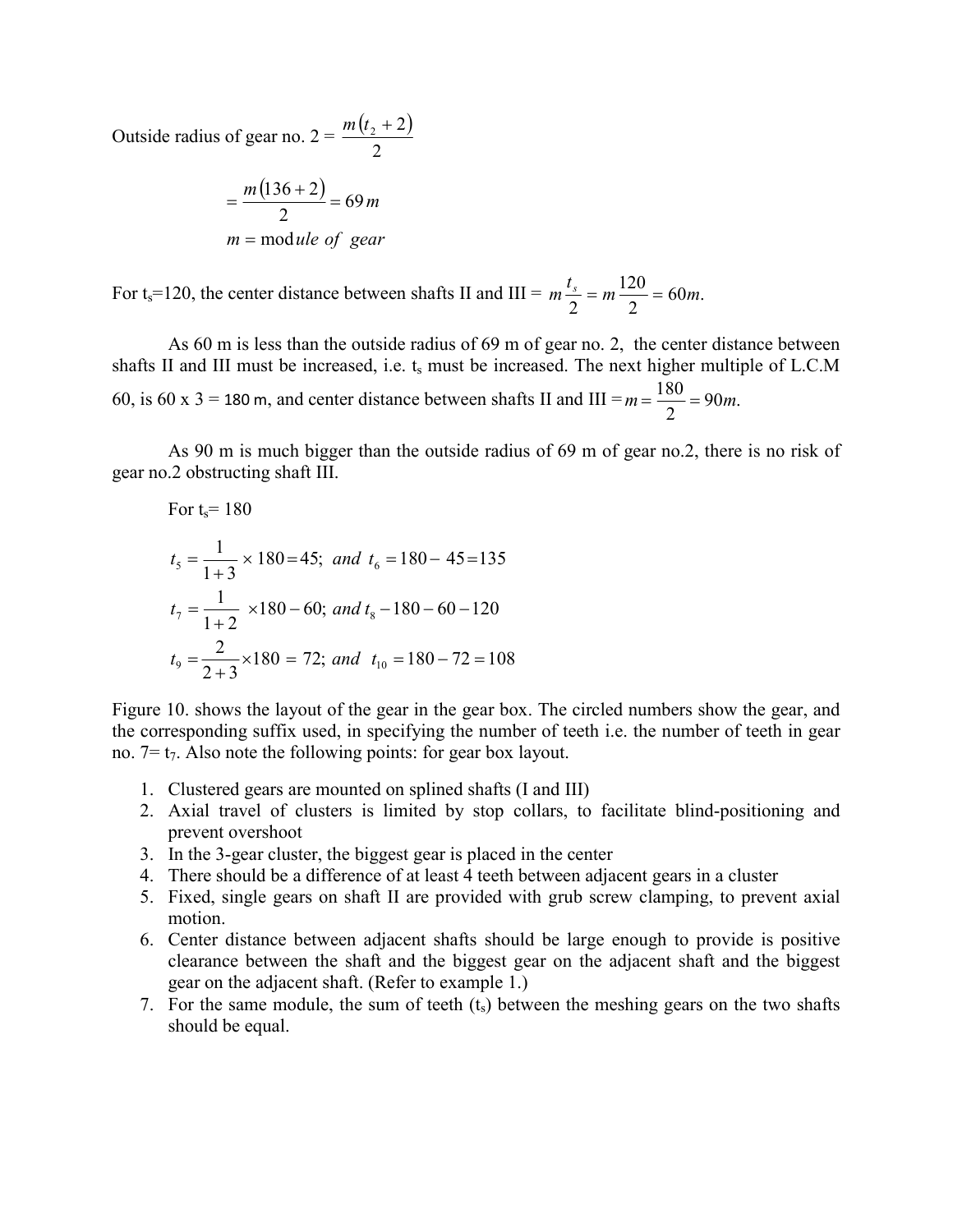### **EXAMPLE 2.**

Design a 9-speed, two-stage gear box for spindle speeds 30-500 R.P.M. Use a 1,500 R.P.M. motor. Minimum no of teeth in the pinion  $= 20$ . Use belt transmission for reducing motor speed to a level suitable for the gear box input shaft.

**Solution**: 
$$
\phi = {^{(9-1)}} \sqrt{\frac{500}{30}} = 1.421 = 1.414
$$
 (s tan *dard*)

Nearest standard step ratio  $= 1.414$ . The speeds will therefore be:

30, 30 x 1.414, 30 x 1.414<sup>2</sup> ... 30 x 1.414<sup>8</sup>  
= 30, 42.45, 60.06, 85, 120.27, 170.18, 240.8, 340.73, and 482.14.  
Range Ratio = 
$$
\frac{482.14}{30} = \frac{48}{3} \approx 16
$$

For drawing a ray diagram between spindle shaft III and the preceding shaft II, take  $t_1=4$ max. Therefore, for the preceding intermediate shaft II, the minimum speed will be:

 $N_{II}$  min  $= N_{III}$  min  $\times i$  max  $= 30 \times 4 = 120$  *R.P.M* 

For maximum speed 480 of shaft III minimum transmission ratio 2  $i = \frac{1}{2}$  can be used  $\frac{N_i}{N_i} = \frac{1}{n}$ ;  $N_i = \frac{480}{n} = 240$ : max *RPM* of shaft *II N N*  $\frac{i}{100} = \frac{1}{2}$ ;  $N_i = \frac{480}{2} = 240$  : max 2  $N_i = \frac{480}{2}$ 2 1  $6\quad 180$  $=\frac{N_i}{100}=\frac{1}{2}$ ;  $N_i=\frac{100}{2}=$ 

This speed will have transmission ratio (4), with the corresponding lower speed on the spindle. Connect the 240 R.P.M. point on intermediate shaft II with the  $60\frac{240}{4}$  $\bigg)$  $\left(\frac{240}{4}\right)$  $\setminus$ ſ 4  $60\left(\frac{240}{4}\right)$  R.P.M. point on the spindle.

For finding the middle speed on intermediate shaft II, find the speeds corresponding with spindle speeds 42 and 340 R.P.M.

For maximum transmission ration (4), the middle speed on the intermediate shaft  $-42$  x  $= 168$  R.P.M.

For minimum transmission ratio 2  $\frac{1}{2}$ , the middle speed on the intermediate shaft  $= 340 \times \frac{1}{2} = 170$ 2  $340 \times \frac{1}{2} =$ 

Select 170 R.P.M and mark the point on the intermediate shaft. Connect this point (170) with the point for 42 and 340 R.P.M on the spindle shaft line III.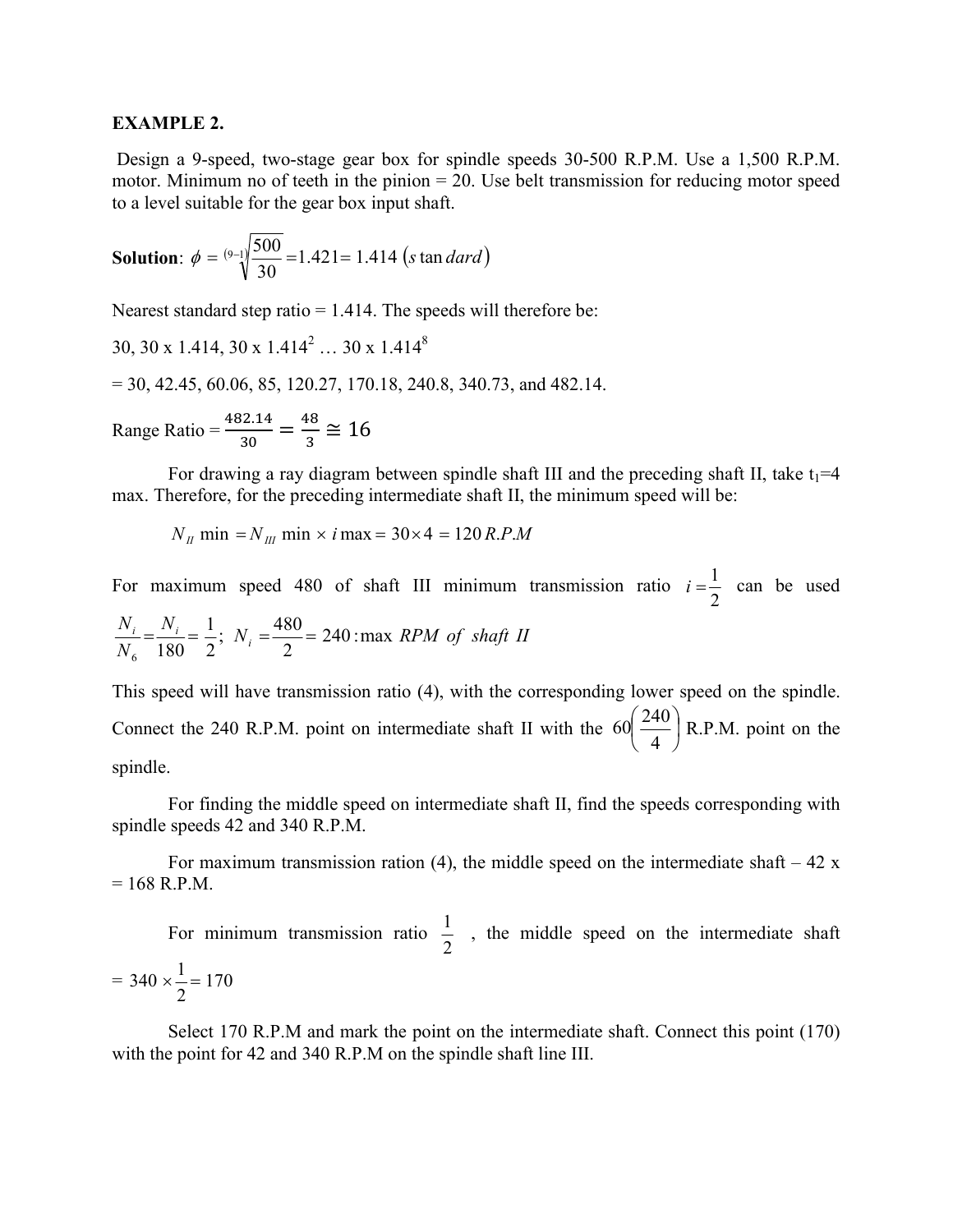That still leaves 3 central spindle speeds: 85, 120, and 170 R.P.M, unconnected. Connect them to the points for 120, 170 and 240 R.P.M. respectively, on the intermediate shaft, to finish the ray diagram between the spindle and the intermediate shaft. [Fig. 2]

For the ray diagram between the gear box input shaft I, and the intermediate shaft II, extend the left-most line connecting speeds 30 and 120, to meet the input shaft line I at the 480 R.P.M (120 x 4) point. Connect the 480 R.P.M. point of the input speed to the speed points 170, and 240 R.P.M on the intermediate shaft, to complete the ray diagram for the gear box.

The motor speed of 1,500 R.P.M should be reduced to 480 R.P.M by belt transmission. The motor will have a small (say 125) diameter pulley. The diameter of the pulley, on the input shaft of the gear box will be =  $D = 125 \times \frac{1,500}{100} = 390.6$ 480  $D = 125 \times \frac{1,500}{100} =$ 

Figure 11. also shows the single ray for transmission between the motor and the gear box input shaft I.

Let us find the number of teeth for various gears.

First, we have to convert the transmission ratios into fractions, where both, the numerators and denominators are integers. Next, find the L.C.M of the sums of the numerators and denominators of all the transmission ratios.

$$
i_{H_{\gamma} H_{\gamma} I} = 4 = \frac{a_1}{b_1} \therefore a_1 + b_1 = 1 + 4 = 5
$$
  
\n
$$
i_{H_{\gamma} H_{\gamma} m} = \frac{485}{170} = \frac{48}{17} \therefore a_2 + b_2 = 17 + 48 = 65
$$
  
\n
$$
i_{H_{\gamma} H_{\gamma} h} = \frac{1}{2} = a_3 + b_3 = 2 + 1 = 3
$$
  
\nAs 65 = 13 × 5,  
\nL.C.M = 13 × 5 × 3 = 195  
\n
$$
t_{\min} = 20 \text{ (given)}
$$
  
\n
$$
t_{\max} = 4
$$
  
\n
$$
t_s \text{ min} = \frac{1 + 4}{1} \times 20 = 100
$$

The sum of the minimum no. of meshing teeth [ts] will be the nearest, higher integer multiple of the L.C.M found earlier, i.e. 195. Nearest higher integer multiple =  $195 \times 1 = 195$ 

Referring to (Fog. 2.23b)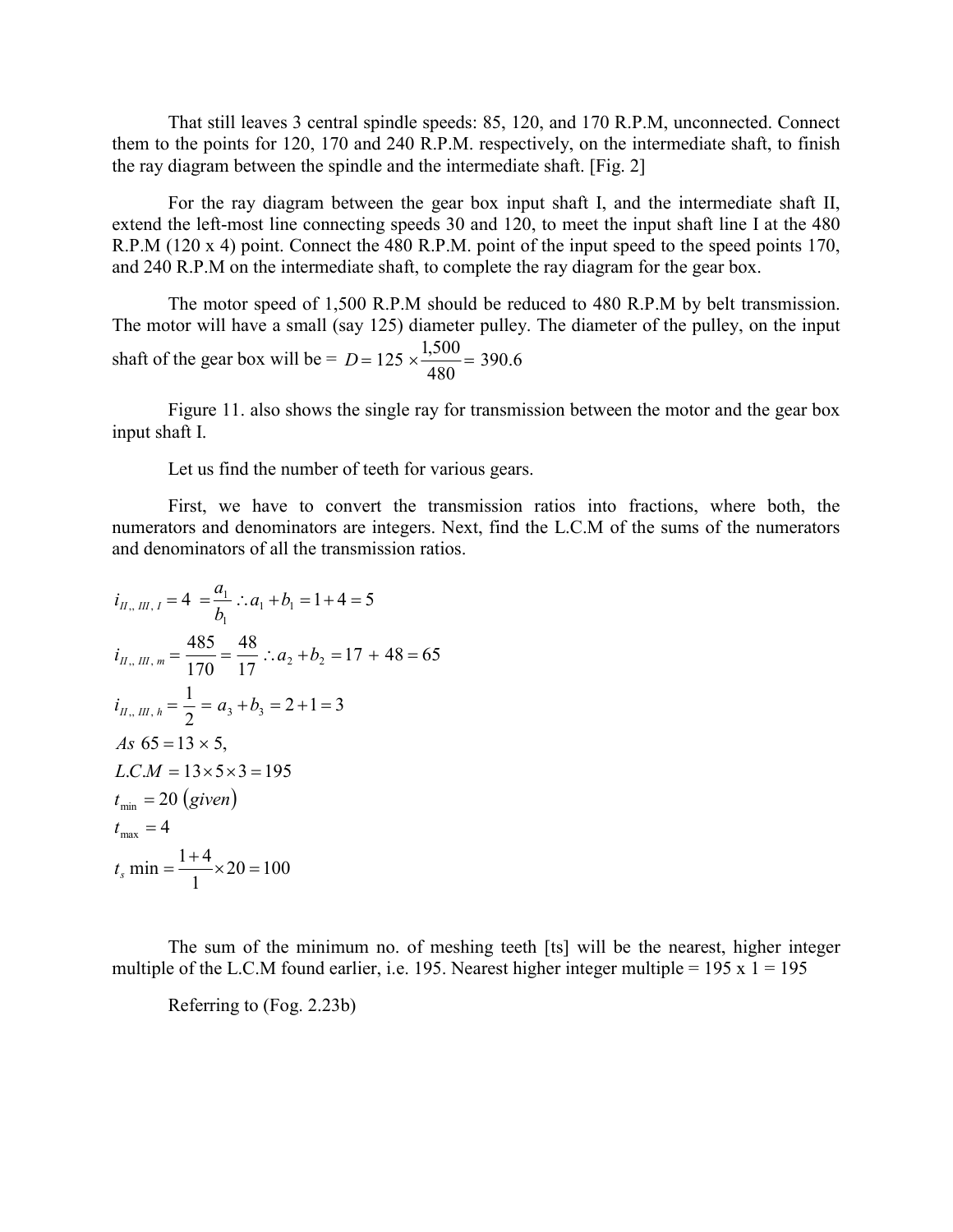$$
t_1 = \frac{a_1}{a_1 + b_1} \times 195 = \frac{1}{1+4} \times 195 = 39
$$
  
\n
$$
t_2 = 195 - 39 = 156
$$
  
\n
$$
t_3 = \frac{a_2}{a_2 + b_2} \times ts = \frac{17}{17+48} \times 195 = 51
$$
  
\n
$$
t_4 = 195 - 51 = 144
$$
  
\n
$$
t_5 = \frac{a_3}{a_3 + b_3} \times 195 = \frac{2}{2+1} \times 195 = 130
$$
  
\n
$$
t_6 = 195 - 130 = 65
$$

For transmissions between shafts II and III,

$$
i_{H_{\gamma}, H_{\gamma}, I} = \frac{4}{1} = \frac{a_4}{b_4} \therefore a_4 + b_4 = 5
$$
  
\n
$$
i_{H_{\gamma}, H_{\gamma}, m} = \frac{125}{85} = \frac{25}{17} \therefore a_5 + b_5 = 42 = 14 \times 3
$$
  
\n
$$
i_{H_{\gamma}, H_{\gamma}, h} = \frac{1}{2} = a_6 + b_6 = 3
$$
  
\n
$$
t_{\min} = 20; \quad t_{\max} = 4
$$
  
\n
$$
\therefore t_s \text{ min} = \frac{1+4}{1} \times 20 = 100
$$

Nearest higher integer multiple of L.C.M 210 is: 210 x 1=210

 $t_s = 210$ 

Let us check for interference between the biggest gear on shaft II  $(t_2)$  and shaft III, for the center distance corresponding with the sum of teeth  $(t_s)$  210. Center distance between shafts II *t*

and III = 
$$
m = \frac{t_s}{2} = 105m
$$

Outside radius of the biggest gear 'No. 2' =  $\frac{(t_2 + 2)}{2}m$ 2  $=\frac{(t_2+2)}{2}$ 

$$
=\frac{156+2}{2}m
$$

$$
=79m
$$

As 79 m is less than the center distance of 105 m, shaft III would not interfere (obstruct) rotation (or even assembling) of gear t<sub>2</sub>. We can now find the number of teeth for individual gears, nos. 7 to 12.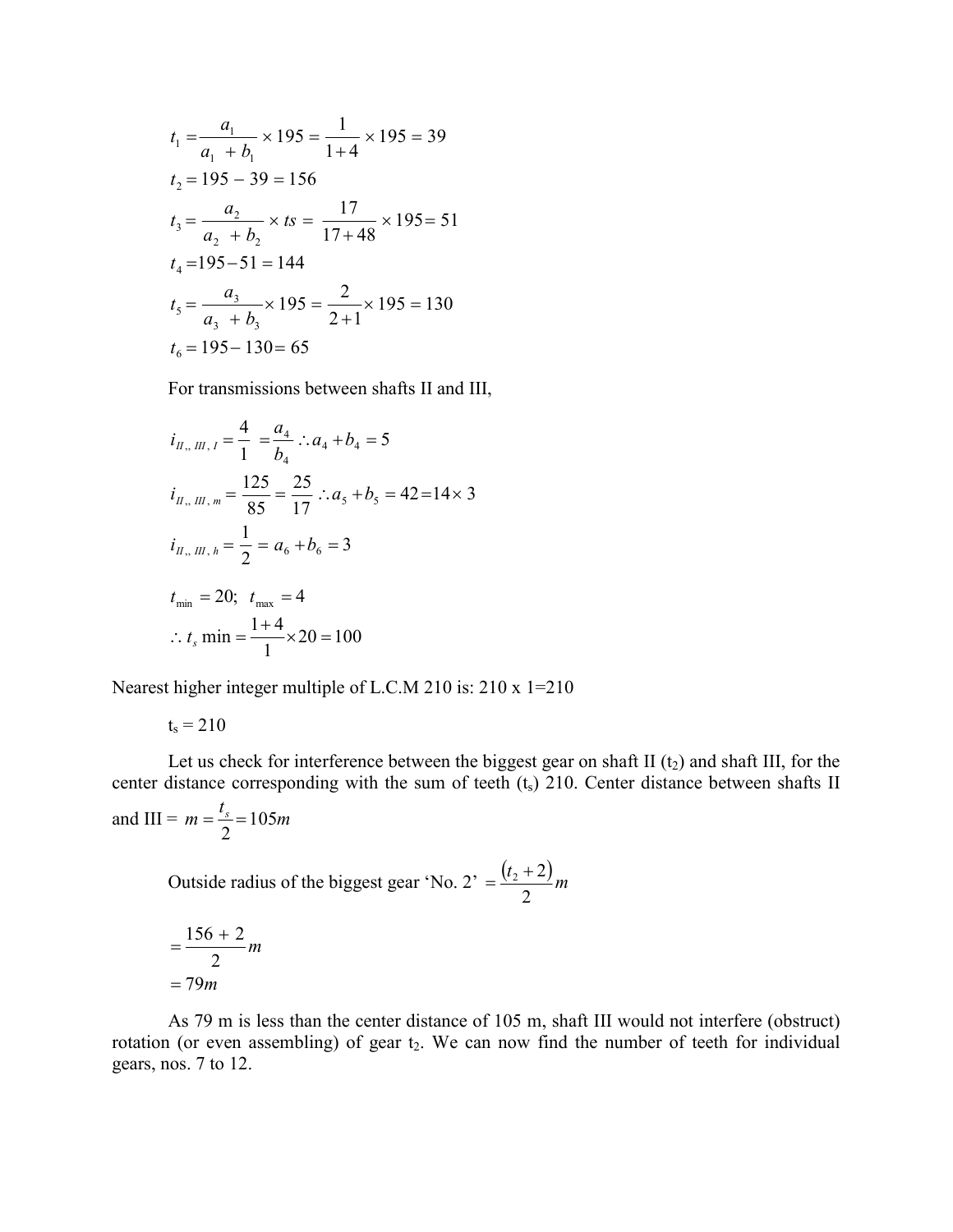$$
t_7 = \frac{a_4}{a_4 + b_4} \times t_5 = \frac{1}{5} \times 210 = 42; t_8 = 210 - 42 = 168;
$$
  

$$
t_9 = \frac{17}{42} \times 210 = 85; t_{10} = 210 - 85 = 125; t_{11} = \frac{2}{3} \times 210 = 140; t_{12} = 210 - 140 = 70
$$

For finding actual sizes of the gears, we will have to find the tooth module (size) and width of the gear, as explained earlier in Gear design. (eqns and Tables 13-15).

#### **Internal gears**

These are compact and strong, and run smoothly. In internal gears, the driver and the driven gears run in the same direction. The bigger internal gear meshes with a smaller external gear (Fig. 12). The correction is usually applied radially outward for the internal gear, and considered negative. Also,  $(x_1+x_2)=0$ . The cutter used for cutting the internal teeth should have at least a dozen lesser teeth, than the internal gear.

$$
t_2 - t_{\text{cutter}} \ge 12; \text{ Also, } t_{\text{cutter}} \ge 16
$$
  

$$
t_1 \ge 14; \text{ and } t_2 - t_1 \ge 12
$$

The formulae for pitch, outside (addendum), and base, and root diameters of gears stated earlier, can also be used for internal gears. The center distance  $(C_i)$  can be found from the following equation:

$$
C_i = \frac{m(t_2 - t_1)}{20}cms
$$

For the shaping cutter for an internal gear,

$$
C=0.05\ (t_2-t_c)m
$$

For changed center distance (C'),

Working pressure angle = 
$$
\alpha' n = \cos^{-1} \left[ \frac{C}{C} \cdot \cos \alpha_n \right]
$$

$$
x_1 + x_2 = \left\{ \frac{t_2 - t_1}{2 \tan \alpha_n} \right\} (Inv \ \alpha^n n = Inv \ \alpha n)
$$

It will be useful to enlarge the inner (addendum) diameter  $(D_i)$  of the internal gear, and increase the outside diameter of the pinion, to reduce interference during operation. When  $t_1>16$ .

$$
D_i = D_p - 1.2m = (t_2 - 1.2)m
$$
  

$$
d_o = d_p + 2.5m = (t_1 - 2.5)m
$$

The tooth depth (h) is not changed, and the outside (dedendum) diameter of the internal gear  $(D<sub>r</sub>)$ and, the root diameter of the pinion  $(d_r)$ , are increased accordingly.